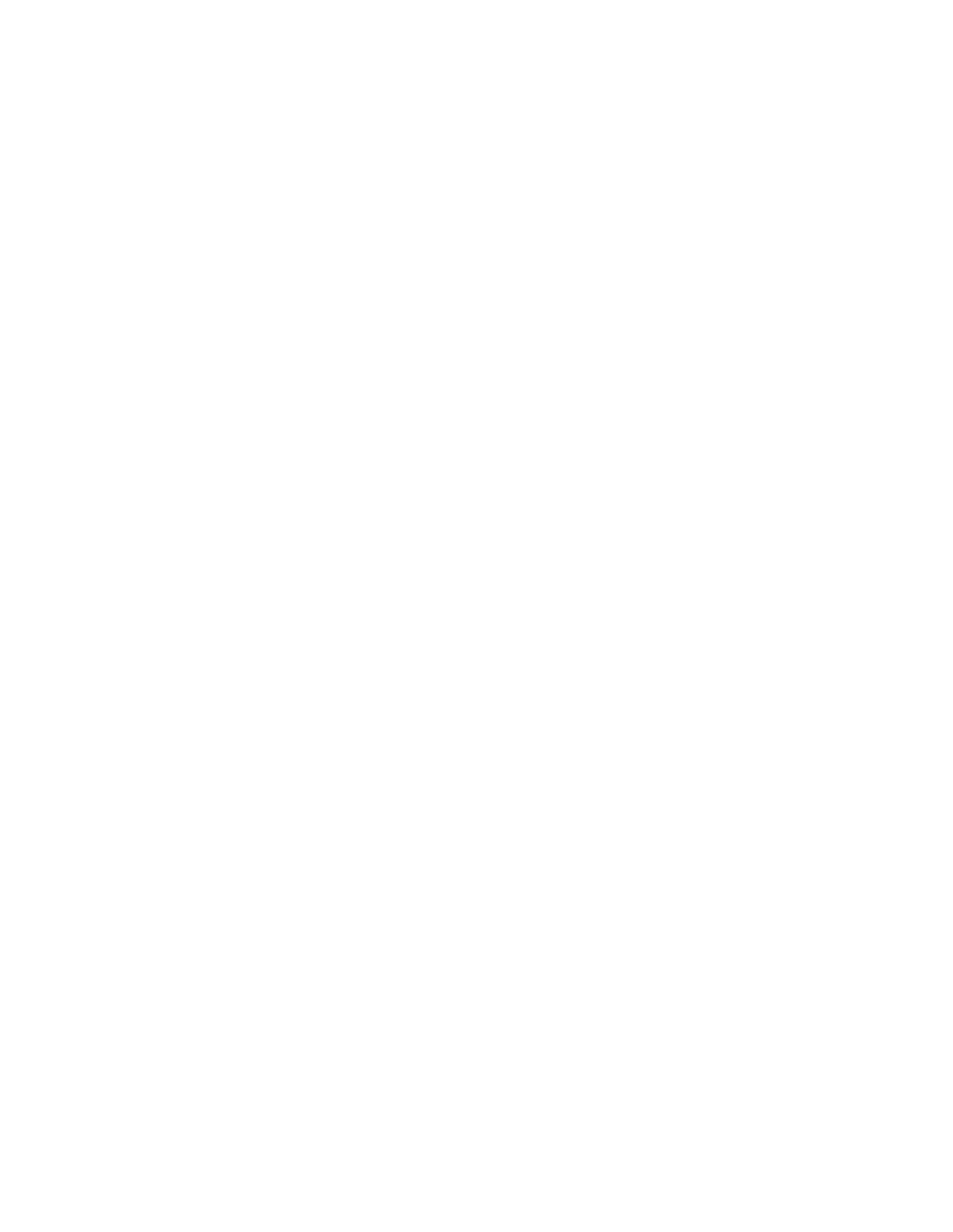#### **International Monetary and Financial Committee — April 21, 2022**

### **Statement by The Honourable Chrystia Freeland, Deputy Prime Minister and Minister of Finance for Canada, on behalf of Antigua and Barbuda, The Bahamas, Barbados, Belize, Canada, Dominica, Grenada, Ireland, Jamaica, St. Kitts and Nevis, St. Lucia, and St. Vincent and the Grenadines**

While the COVID-19 pandemic continues to affect the lives and livelihoods of people around the world, a new threat to global safety, the rules-based international order, and macro-economic stability has emerged. When Putin opened fire on the people of Ukraine, he also turned his weapons on the unprecedented period of prosperity that the world's democracies have worked so diligently to build since the end of the Second World War. A world based on rules—where might does not make right and where nuclear-armed powers cannot redraw the borders or dictate the foreign policies of other countries—is in the clear interest of Canada and its IMF constituency members. Russia's invasion of Ukraine is a direct affront to this rules-based international order. We condemn in the strongest possible terms Russia's illegal and unprovoked attack on Ukraine, and stand in solidarity with brave Ukrainians who have sought nothing but the ability to live free and peaceful lives.

In response to Russia's invasion, Canada has joined its partners and allies in imposing the strongest sanctions ever inflicted on a major economy, while also directly sanctioning President Putin and over 900 other Russian individuals and entities. Canada has also provided immediate support to Ukraine and its people, and has offered two bilateral sovereign loans to Ukraine, worth up to CA\$620 million. Canada will continue do more in the weeks and months to come.

The IMF is playing a critical role in helping Ukraine respond to this crisis and address its urgent financing needs. We are proud to support the recent US\$1.4 billion IMF emergency loan for Ukraine, the maximum allowed under current Fund policy. While this support is helping to mitigate the economic impact of Russia's invasion, additional financing for Ukraine is urgently required. This is why, alongside the IMF and other countries, Canada championed the creation of the new IMF Multi-donor Administered Account for Ukraine. This new facility will assist Ukraine in meeting its balance of payments and budgetary needs in order to help stabilize the Ukrainian economy, while also providing important safeguards and reducing administrative pressures on Ukraine. Canada is offering up to CA\$1 billion in new loan resources to Ukraine through the Administered Account, and encourages other IMF members to contribute to this account.

The IMF must also consider how to assess and respond to other issues, many of which have been exacerbated by Russia's invasion. The COVID-19 pandemic continues to disproportionately affect women, young people, racialized communities, Indigenous peoples, low-income workers, and other vulnerable groups. The IMF has played an important role in the global pandemic response, including by providing more than US\$217 billion in financing to members. Canada has committed to channel 20 per cent of its newly allocated Special Drawing Rights (SDR) to countries in need, and welcomes similar commitments from other countries. The Resilience and Sustainability Trust (RST) will be critical for providing long-term support to low-income and vulnerable countries. In addition to Canada's contribution of SDR 500 million in new loan commitments and a CA\$107 million grant to the IMF's Poverty Reduction and Growth Trust (PRGT), Canada is pleased to announce that it will provide the RST with SDR 1.4 billion (approximately CA\$2.4 billion) in new loan commitments and a CA\$40 million grant. Together with new support to Ukraine through the IMF Administered Account, Canada is exceeding its channeling commitments by a significant margin.